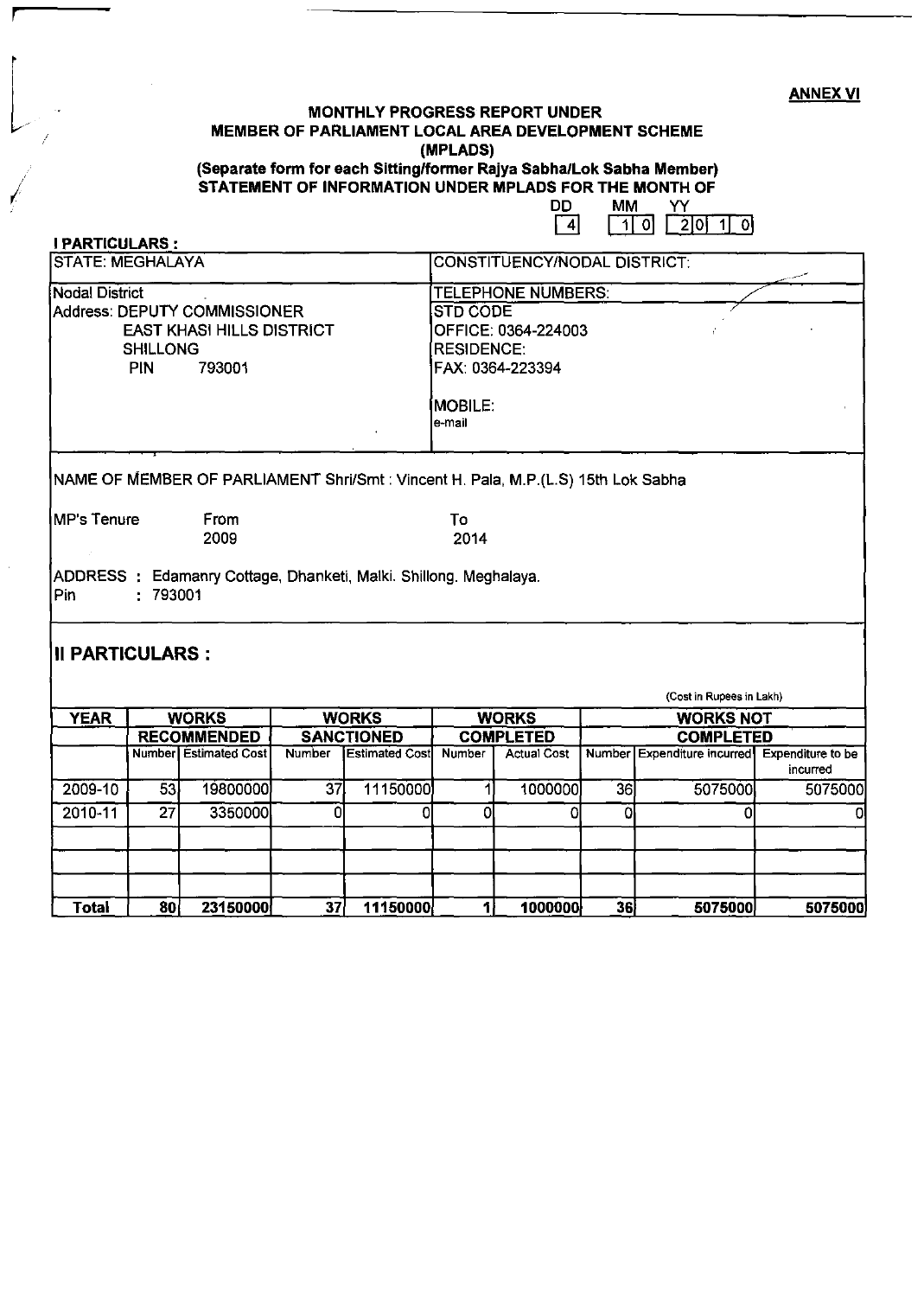## III. FUNDS RECEIVED AND UTILIZED

**r** 

|                                                          |                                                          |                                                  |                 |              |         | (Rs. In Lakh)         |         |                |
|----------------------------------------------------------|----------------------------------------------------------|--------------------------------------------------|-----------------|--------------|---------|-----------------------|---------|----------------|
| <b>YEAR</b>                                              | <b>FUNDS</b>                                             | <b>INTEREST</b>                                  | <b>FUNDS</b>    | <b>TOTAL</b> |         | <b>FUNDS UTILISED</b> |         | <b>BALANCE</b> |
|                                                          | <b>RECEIVED</b>                                          | <b>ACCRUED</b>                                   | <b>RECEIVED</b> | <b>FUNDS</b> | SC & ST | Other                 | Total   | <b>FUNDS</b>   |
|                                                          | <b>FROM GOI</b>                                          |                                                  | ON              |              | area    |                       |         |                |
|                                                          |                                                          |                                                  | DISTRIBUTION    |              |         |                       |         |                |
| 2009-2010                                                | 10000000                                                 |                                                  |                 | 10000000     | 6075000 | 0                     | 6075000 | 3925000        |
| 2010-11                                                  | 0                                                        |                                                  |                 | 0            | 0       | 0                     | 0       |                |
|                                                          |                                                          |                                                  |                 |              |         |                       | 0<br>0  |                |
|                                                          |                                                          |                                                  |                 |              |         |                       |         |                |
| <b>TOTAL</b>                                             | 10000000                                                 | U                                                |                 | 10000000     | 6075000 | 0                     | 6075000 |                |
| (a)                                                      |                                                          | Funds received from the Government of India      |                 |              |         |                       |         | 10000000       |
| (b)                                                      |                                                          | Amount of interest accrued on the funds          |                 |              |         |                       |         |                |
| O                                                        | Funds received on distribution                           |                                                  |                 |              |         |                       |         |                |
| (d)                                                      | TOTAL (a+b+c)                                            |                                                  |                 |              |         |                       |         | 10000000       |
| (e)                                                      | Total cost of works sanctioned                           |                                                  |                 |              |         |                       |         | 11150000       |
| (f)                                                      |                                                          | Total Unsanctioned Balance available with the    |                 |              |         |                       |         |                |
|                                                          | Constituency (d - e)                                     |                                                  |                 |              |         |                       |         | $-1150000$     |
| (g)                                                      | Actual Expenditure incurred by the implementing Agencies |                                                  |                 |              |         |                       |         | 6075000        |
| Total funds available with the Constituency (d-g)<br>(h) |                                                          |                                                  |                 |              |         |                       |         | 3925000        |
| (i)                                                      |                                                          | Funds required to completes the sanctioned works |                 |              |         |                       |         |                |
|                                                          |                                                          | Savings for Distribution to Successor MPs        |                 |              |         |                       |         |                |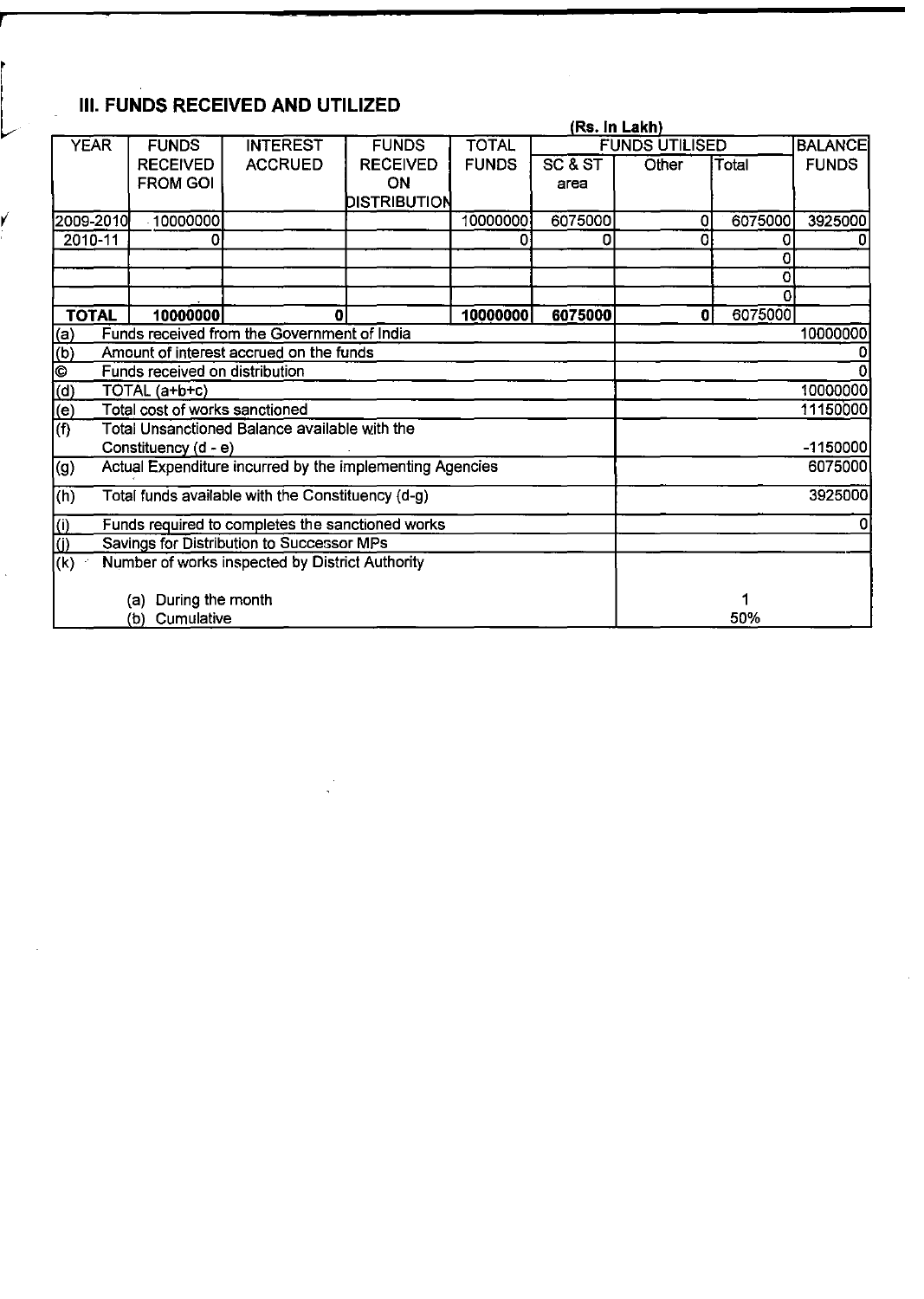## **IV. PHYSICAL AND FINANCIAL DETAILS OF WORKS IN SCHEDULED CASTE AREAS**

*r* 

| Year |                         | Physical (Number of Works) |            | Financial (Cost of Works) (Rs. In lakh) |            |           |  |
|------|-------------------------|----------------------------|------------|-----------------------------------------|------------|-----------|--|
|      |                         | 2                          |            | 3                                       |            |           |  |
|      | Recommended             | Sanctioned                 | Completed] | Recommended                             | Sacntioned | Completed |  |
|      |                         |                            |            |                                         |            |           |  |
|      | $\sim$                  |                            |            |                                         |            |           |  |
|      |                         |                            |            |                                         |            |           |  |
|      |                         |                            |            |                                         |            |           |  |
|      |                         |                            |            |                                         |            |           |  |
|      |                         |                            |            |                                         |            |           |  |
|      |                         |                            |            |                                         |            |           |  |
|      |                         |                            |            |                                         |            |           |  |
|      |                         |                            |            |                                         |            |           |  |
|      |                         |                            |            |                                         |            |           |  |
|      |                         |                            |            |                                         |            |           |  |
|      |                         |                            |            |                                         |            |           |  |
|      |                         |                            |            |                                         |            |           |  |
|      |                         |                            |            |                                         |            |           |  |
|      | $\boldsymbol{\epsilon}$ |                            |            |                                         |            |           |  |
|      |                         |                            |            |                                         |            |           |  |
|      |                         |                            |            |                                         |            |           |  |
|      |                         |                            |            |                                         |            |           |  |
|      |                         |                            |            |                                         |            |           |  |

## **v. PHYSICAL AND FINANCIAL DETAILS OF WORKS IN SCHEDULED TRIBE AREAS**

| Year      |             | Physical (Number of Works) |           | Financial (Cost of Works) (Rs. In lakh) |            |           |  |
|-----------|-------------|----------------------------|-----------|-----------------------------------------|------------|-----------|--|
|           |             |                            |           |                                         |            |           |  |
|           | Recommended | Sanctioned                 | Completed | Recommended                             | Sacntioned | Completed |  |
|           | 2(a)        | 2(b)                       | 2(c)      | 3(a)                                    | 3(b)       | 3O        |  |
| 2009-2010 | 52          | 27                         |           | 19650000                                | 11150000   | 1000000   |  |
| 2010-11   | 33          |                            |           | 3350000                                 |            |           |  |
|           |             |                            |           |                                         |            |           |  |
| Total:    | 85          | 37                         |           | 23000000                                | 11150000   | 1000000   |  |